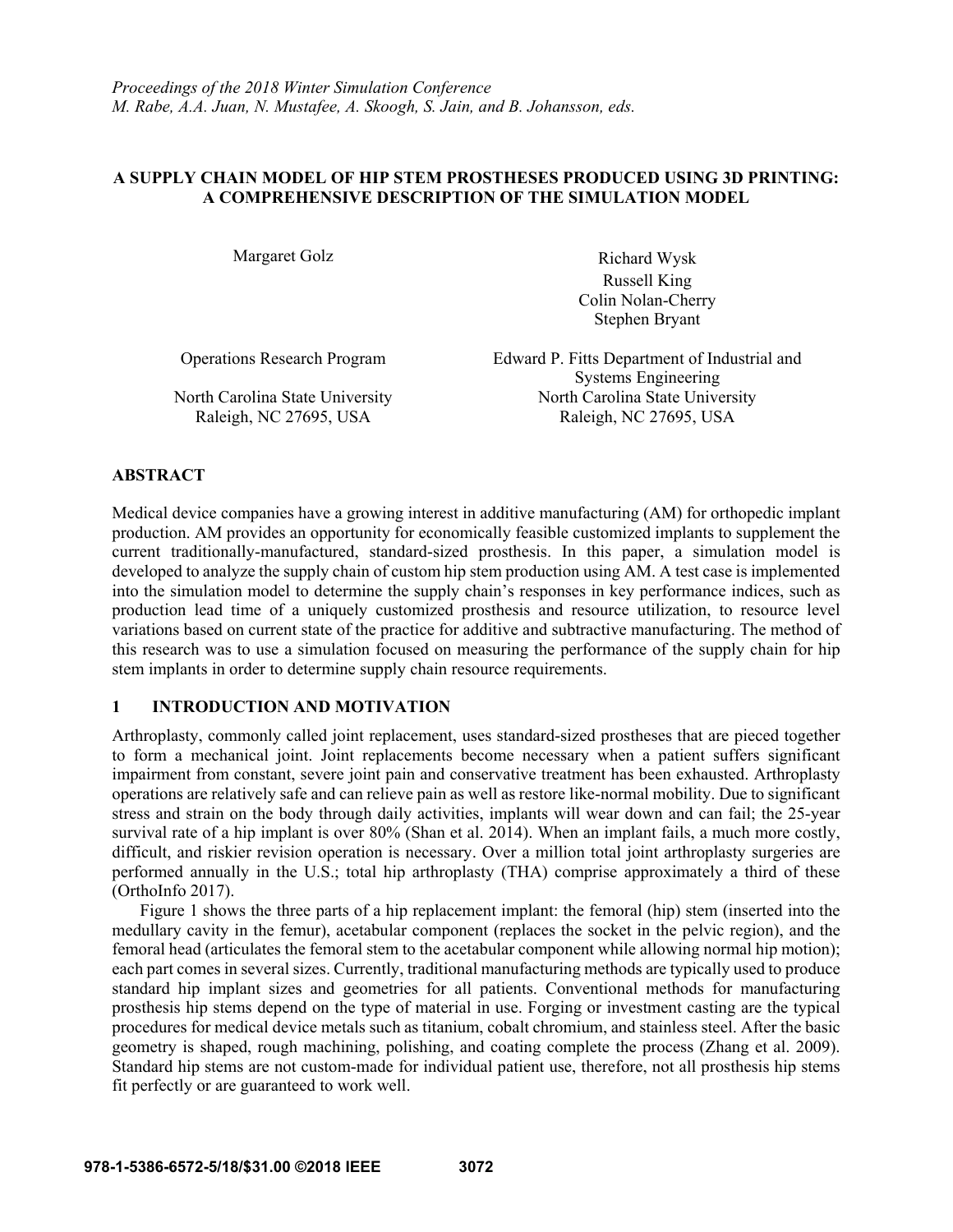*Golz, Wysk, King, Nolan-Cherry, and Bryant* 



Figure 1: The images from left to right show the individual components of a total hip implant, a compiled hip implant, and the positioning of a hip implant into the joint (OrthoInfo 2017).

The medical field has grown increasingly interested in alternatives to standard medical implant sizes because of the anticipated benefits. Through customization, an implant can be adapted to accommodate the patient's specific anatomy including bend stiffness (directly connected with aseptic loosening), leg length discrepancy, and highly deformed femurs (Cronskär et al. 2013). Aseptic loosening, the loosening of a prosthesis due to wear or failure of osseointegration, is a major cause of revision surgery. Custom hip implants often reduce the amount of bone removal necessary for aligning the hip stem during surgery. It is important to preserve as much bone as possible in case revision surgery is needed later. Surgery using custom hip implants should be relatively straightforward because the implant would better match the bone geometry of the patient, although it's likely standard bone cuts would not be used. A simple fit also could lead to shorter surgery times and should reduce the likelihood of aseptic loosening (Harrysson et al. 2007). Research is in the early stages, but a small number of studies suggest customized prostheses have the potential to decrease the pain and suffering, risk of infection, and therapy time for the patient. It could possibly increase the life of the medical implant, postponing or eliminating revision surgery.

Additive manufacturing, also called rapid prototyping or 3D printing, has shown the capability to create custom implants from patient computer tomography (CT) scans; it has the ability to create unique, complex geometries relatively easily because it builds parts by laying down material a single cross section at a time. AM presents the opportunity to economically customize medical implants to better fit the patient's anatomical geometry and activity level needs. A specific type of AM, Electron Beam Melting (EBM), is advantageous in the creation of medical devices because it can be used to produce prostheses using a titanium alloy that is already FDA-approved. Further, the surface finish of the titanium alloy Ti6Al4V when fabricated using EBM technology is biocompatible and has equivalent or possibly increased osseointegration compared to traditional implants (Haslauer et al. 2010; Thomsen et al. 2008). Parts built by EBM have less material waste relative to their standard part production by traditional manufacturing methods (Sing et al. 2015). EBM is currently in use for production of standard orthopedic implants (trabecular structures specifically) with CE-certification and FDA-approval (Arcam AB 2018).

There is a selected number of companies that are producing acetabular cups using Ti6Al4V with Arcam's EBM machine. One such company, Adler Ortho Group, began producing CE-certified hip implants in 2007 (Arcam EBM 2018). The acetabular cups are only stock size and as of early 2014, over 90,000 implants have been produced by Adler Ortho and other companies; 40,000 of these EBM manufactured acetabular cups have been implanted. Also as of 2014, approximately 20 distinct medical devices fabricated using AM have gained FDA clearance for implantation (Gibson et al. 2015).

The continuous enhancement of AM has shown that it could potentially meet a portion of the current demand with custom implants or meet full market demand with a combination of standard and custom devices. For a medical device company, the AM technology opens the door to an unfamiliar mass production method; research is necessary to predict the required resources and limitations of large-scale production of custom implants. Modeling the supply chain can manifest upstream and downstream behaviors for the manufacturer. Supply chain simulation is a valuable tool that can provide insights of the supply and demand patterns as well as an evaluation of system resources. This research is focused on the development of a supply chain model of patient specific hip stems, model implementation into supply chain simulation software, and sensitivity analysis on resource levels.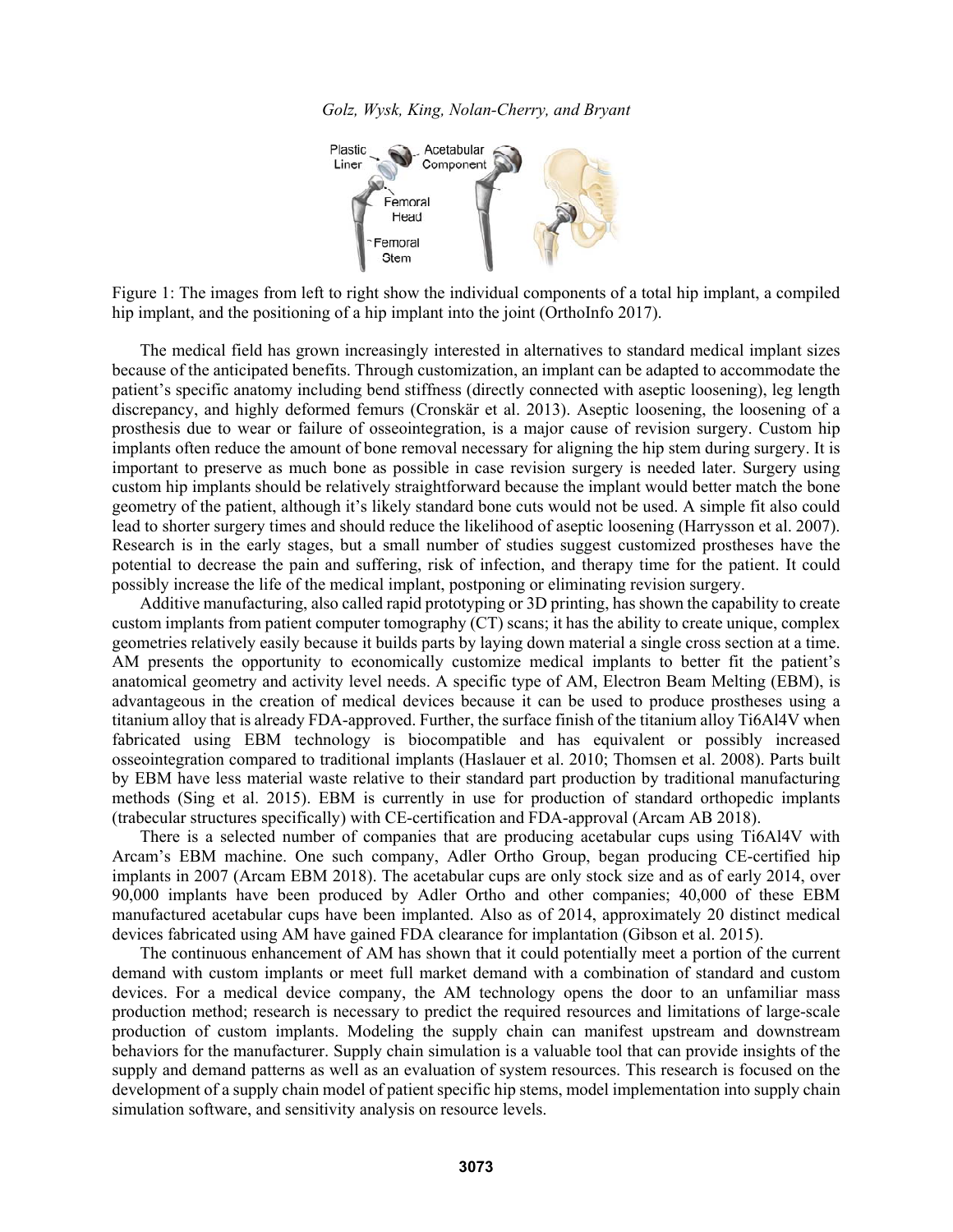## **2 BACKGROUND**

There have been multiple studies exploring how AM could be used for orthopedic medical implants. Two previous studies have used CAD modeling to design a custom femoral component of a knee replacement from a patient's CT scan (Harrysson et al. 2007, Harrysson et al. 2003). In one study, finite element analysis (FEA) was performed on the custom and conventional CAD model files to evaluate stress distribution. The results showed several promising advantages of custom implants to the conventional ones: more even stress distribution decreasing the risk of premature loosening, decreased need for surgical interventions and filler components (due to a better fit), and about 40% less bone removal. The group determined that some of the disadvantages could be mitigated by the use of AM for component fabrication (Harrysson et al. 2007).

The second study created a custom femoral component of a canine knee implant using EBM and compared the creation time to traditional investment casting of the same custom part. The traditional method took more than three times as long as the EBM process to produce the custom implant. The component for the EBM machine was designed from a CT scan of the patient with contributions from orthopedic surgeons; file preparation for fabrication took 1.5 hours. The custom design was created out of Ti6Al4V powder, a material that has been FDA-approved for implantation into patients for particular medical devices created using AM. The group determined that EBM technology can be used to fabricate custom medical implants and design porous surfaces directly into the component (Harrysson et al. 2003).

Thomsen et al. (2008) performed an in vivo bone ingrowth analysis of Ti6Al4V EBM implants and found no appreciable difference in tissue response from polished, traditionally manufactured titanium alloy implants. The study also found osseointegration on the structural level. Prior to implantation, the parts were ultrasonically cleaned for 25 minutes. After washing, the implants were steam autoclaved in sterile bags.

Cronskär et al. (2013) conducted a comparison study of conventional machining and EBM fabrication for hip stem prosthesis. The group fabricated 7 hip stem implants using an Arcam A2 EBM machine and machined the same set of implants for cost comparison. The implants were oriented vertically during file preparation in order to obtain the best surface finish. The study further simulated a build with 14 custom implants to observe the processing time for full capacity of the EBM machine. The simulation machine processing time for 7 and 14 implants was 36 hours and 38 hours respectively. The actual processing time for the 7 implant print approximately matched the simulation time; there was a cool-down time of 8 hours after the completion of the build. Wasted material from the build measured 24% of the total weight of the implants; the loss of material from the EBM-fabricated parts was 35% less than the conventional method. The study reported EBM file preparation (CAD file modification, support generation, and compilation) lasted about 40 minutes. Before printing, the EBM machine took just over an hour to warm up and draw the vacuum in the chamber. After printing, the operators had to remove excess powder and clean the machine/implants which also took approximately one hour. Following EBM printing, subtractive manufacturing with CNC machines contributed an additional 2 minutes per implant for milling and 1.5 hours per implant for grinding and polishing. The group concluded that AM custom implants are commercially viable and are economically advantageous over machined ones (Cronskär et al. 2013).

Research completed by Shouche (2016) presented a supply chain model for custom hip stems created with AM. Supply chain operations reference models were created for custom and traditional hip stems; the research focused on the comparison of the two models using performance metrics. The custom hip stem model was implemented using Arena simulation software and is shown in Figure 2; it was the inspiration for continued research on the topic. The model simulates the process of each patient's order starting from the physician's diagnosis and finishing with the implant delivery to the hospital or discarding the implant if the part is insufficient. This process includes CAD modeling, EBM fabrication, and CNC machining to machine finish the implant. Resource requirements to satisfy an annual demand of 166,000 implants (approximately half of the THA performed annually) were determined through simulation; the system required 1,190 medical engineers to complete the CAD modeling and 110 EBM machines (both at 65% utilization). The study further determined that the metal powder to fabricate the hip stems and the number of EBM machines were the most sensitive to volume production change (Shouche 2016).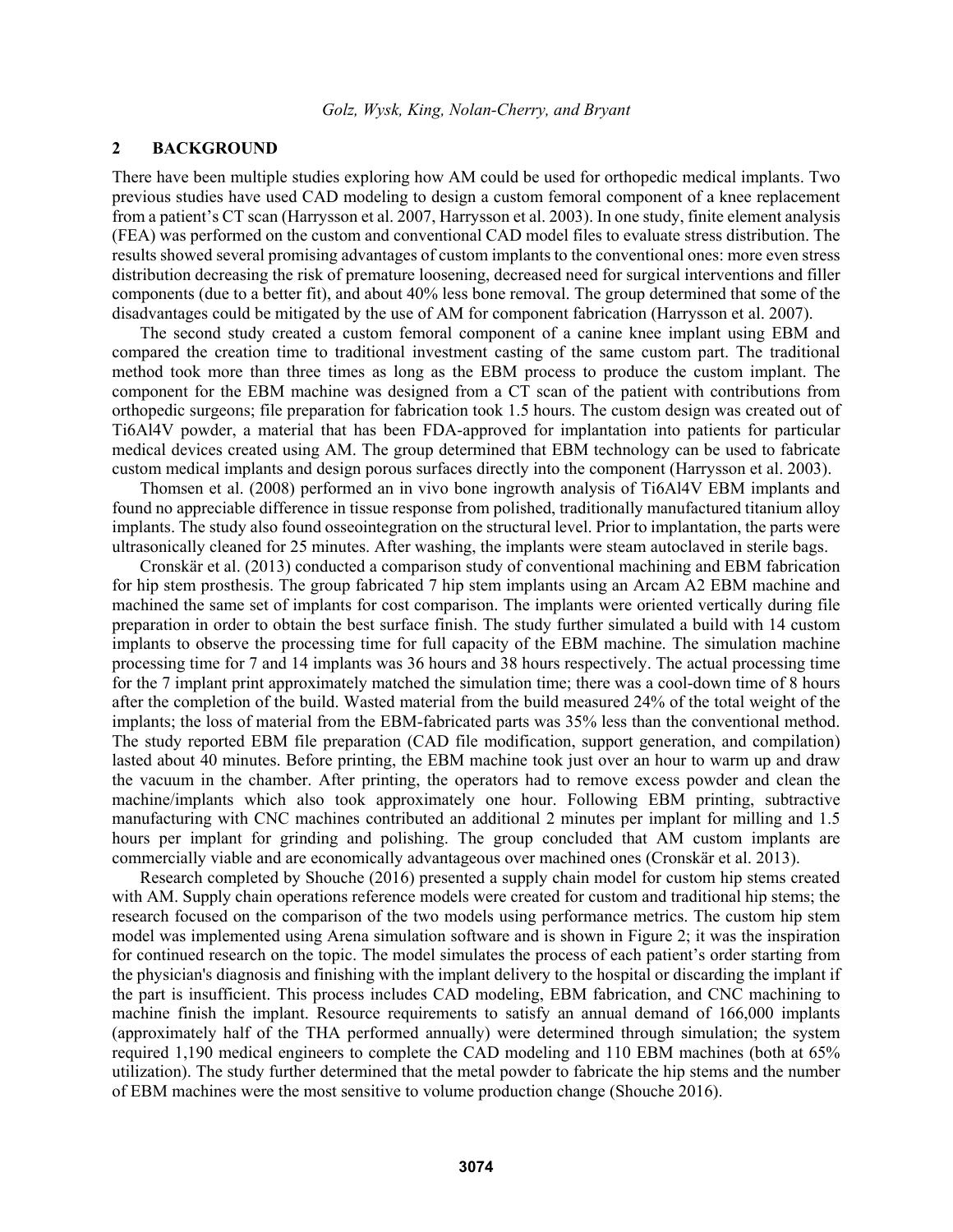

Figure 2: Supply chain model for customized hip stems implemented into Arena (Shouche 2016).

## **3 METHODOLOGY**

The previous presented supply chain was the basis for further development of a more robust model for custom hip implants. This developed supply chain presents a more detailed model that breaks down general processes into more individualized pieces and includes implant transportation and delivery. This model ensures that every customer that enters the system completes the supply chain with a uniquely customized hip stem and can determine the sensitivity of the system to resource level variations. The parameter estimations are supported by literature. This research, unlike previous studies, focuses on the development and analysis of the supply chain and the required resources to benefit companies interested in market entry. The aim of this model is the addition of the above conditions and, in doing so, lacks aspects of the previous model presented by Shouche (2016). In particular, this developed model does not perform a financial analysis on the system and does not evaluate traditionally manufactured, standard-sized hip stems.

 An anticipated supply chain was developed to predict material flow for customized hip stems from patient diagnosis to THA surgery. To evaluate the model, a test case was implemented into simulation software. As this is a predictive model, many assumptions had to be made about parameter values for the test case based on previous studies because existing values are not available. A set of key performance indices (KPIs) were used to assess the supply chain and necessary resources.

### **3.1 Supple Chain Model Development**

The anticipated supply chain, shown in Figure 3, begins with CT scans after patient diagnosis for a custom hip prosthesis. CT scans are not typically performed for standard operations and are therefore considered as part of the custom hip stem supply chain. The medical engineer imports the provided CT scans into CAD modeling software and designs the patient-specific hip stem. The medical engineer then evaluates the design through Finite Element Analysis (FEA) to analyze the density map and identify any potential critical stresses or strains specific to that unique part. Of the evaluated virtual implants, those that pass inspection move onto the EBM operator to be added to a batch while those that fail require additional CAD work until they pass an FEA. The virtual hip stem implant file, after passing an FEA, goes to the EBM operator who aggregates multiple hip stem files to create a batch, orients the parts on a build platform, and adds additional support material needed for fabrication. Up until this point, the patient entity is represented virtually which nullifies the need for facility differentiation. The operator prepares the machine for printing (i.e. warms up the machine, draws the vacuum, etc.) and begins the build process. If a build fails, the entire batch must be re-printed. After the appropriate cooling time within the machine chamber, the EBM operator performs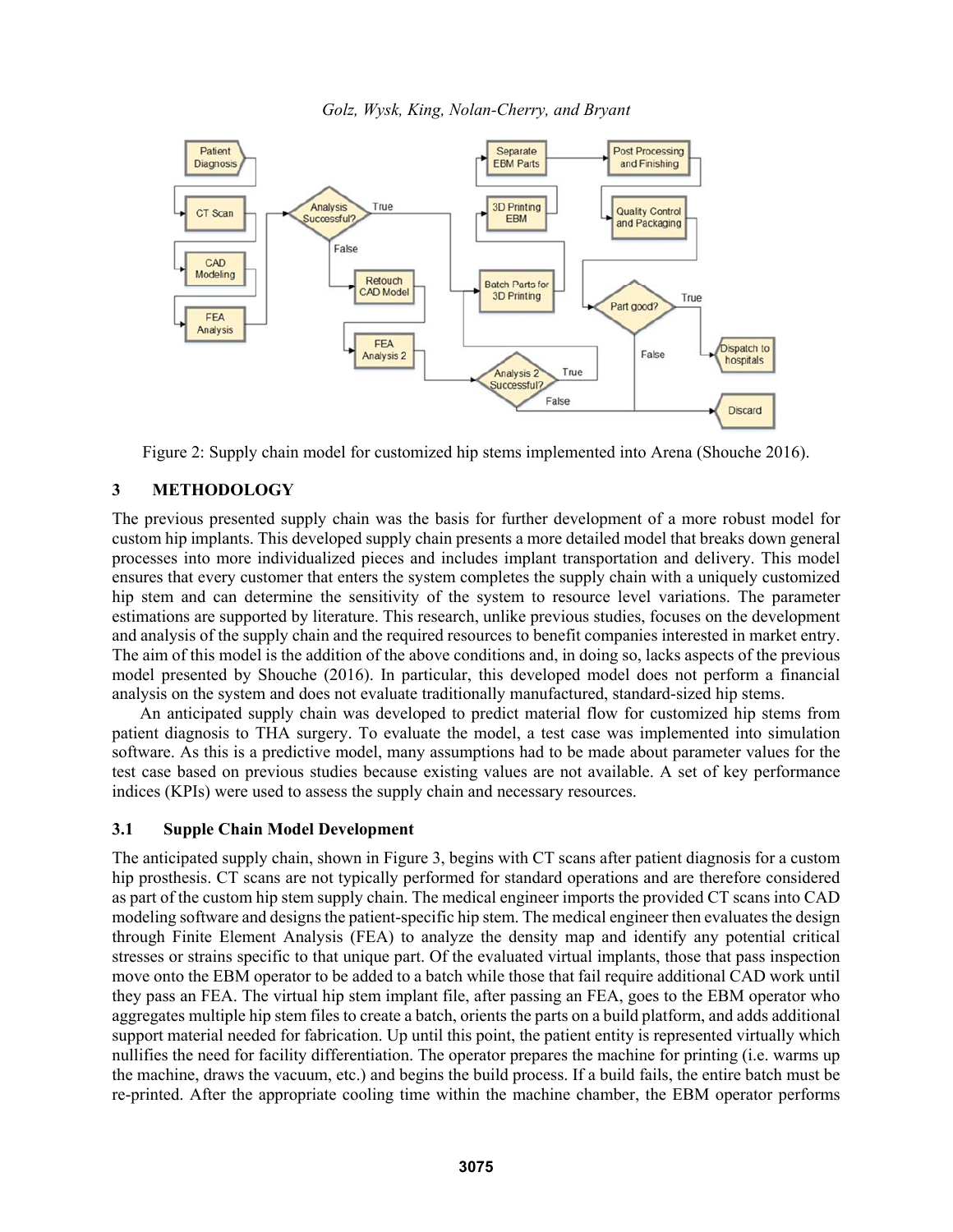post-processing duties: extraction of the build plate, support material removal, and excess powder removal. The new custom hip stem is labeled and each part moves onto the finishing process individually. The remaining echelons of the supply chain could exist in one facility or in multiple facilities with transportation requirements between locations.



Figure 3: Anticipated supply chain of patient specific hip stems from the CT Scan of the patient to hospitalization (and implantation of the prostheses).

The CNC machinists operate CNC milling machines during the finishing process to complete milling and grinding/polishing. Milling smooths the cone end of the implant (the distal tip of device). The rougher middle portion of the implant where osseointegration is desired has sufficient surface finish from fabrication and does not require finishing. The proximal portion of the hip stem that connects to the femoral head component is manually grinded and polished. After the finishing process, if subsequent quality assurance (QA) inspections are met the implant is ultrasonically washed, sterilized in an autoclave, and packaged by a quality engineer. The implant is then distributed to the appropriate medical facility for surgical implementation. After the hip stem leaves the manufacturing facility, it is shipped directly to the hospital. As the AM hip stems are unique pieces, they will be shipped as individual packages, not in batches. The implant is held in the hospital until the patient undergoes surgery. Typically, medical implants are held as inventory by the manufacturer until the operation, but because the implants are personalized, the authors anticipate the medical facilities could hold the small inventory of custom hip stems for their patients prior to implantation.

The new supply chain strives to demonstrate how every custom hip stem order that enters the system is guaranteed to exit the system with success, an important difference from previous work.

#### **3.2 Simulation Implementation: Controls and Parameters**

Simio was chosen to model the custom hip stem supply chain because it allows for easy updates and feature additions, the handling of large capacities relatively well, clear visualization of the evolution of the process, and experimental runs that simulate multiple scenarios simultaneously. As research continues, the Simio model will be adaptable and evaluation can be efficient.

The control variables used in this model are as follows: the number of medical engineers, the number of EBM operators/EBM machines, the number of CNC machinists/CNC machines, and the number of quality engineers. It was assumed that one EBM operator was capable of handling 3 machines and each CNC machinist needed a CNC machine. Therefore, the model uses a 3:1 ratio of EBM machines to operators and a 1:1 ratio for CNC machinists to machines.

The Simio model hypothesized that custom hip stem implants are a feasible new method for hip replacement. This simulation acknowledged that it is likely that not all patients will require customization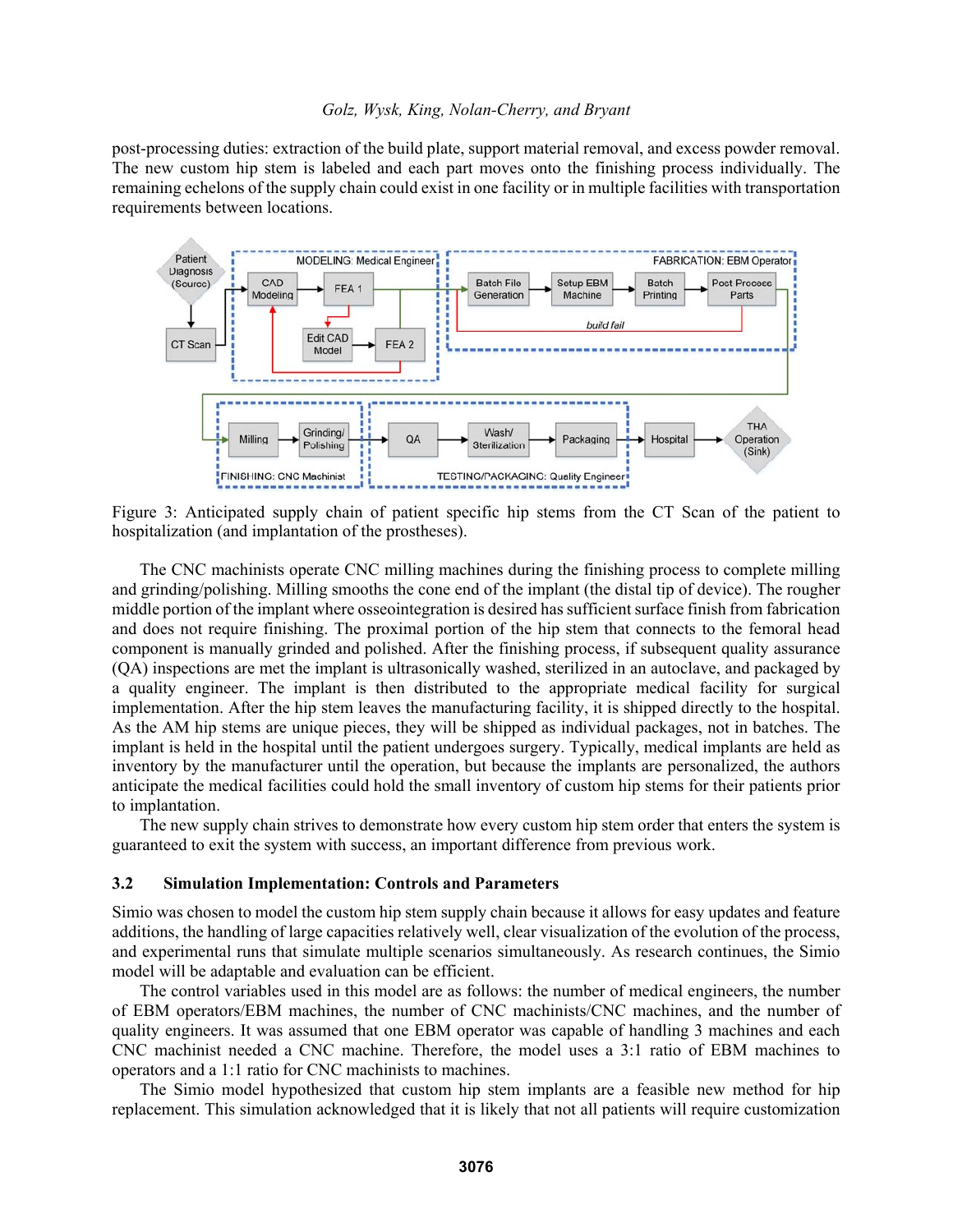due to the diminished difference between the estimated higher initial costs and expected custom-implant benefits for certain patients. Customization can be beneficial for unique cases, revisions, and younger patients. It is anticipated that 572,000 THAs will be performed in 2030; the revision rate and number of patients under 60 years of age are both increasing (Shan et al. 2014). The authors approximated an annual demand of 165,000 patient-specific hip stems because of the increasing eligible population. Patients arrive according to a Poisson arrival process meaning interarrival times are exponentially distributed to match the annual demand rate. One model entity was used to represent one patient order throughout the entire process. Patients that enter the system have already received a diagnosis requiring a custom hip implant.

The first server of the model was assumed to represent all medical facilities with CT scanning capabilities in the United States; in 2015 there were approximately 8,700 CT scanners in the United States (OECD 2018; United States Census Bureau 2018). The Simio model capacity for CT scanners allowed up to 8,700 scans to be performed at once. Although not all scanners would be available for THA patients simultaneously (nor are they in the same facility), CT machines were not considered a limiting factor for this model. The machines were assumed to operate 24 hours a day. For the CT scan, like most servers throughout this model, a triangular distribution was used to determine the processing time, because it has a definite lower bound, mean value, and upper bound. CT scanning time was given a triangular distribution (25, 30, 60) minutes as a conservative approach to account for the typical length of 15 to 30 minutes (including any scan preparation). The CT scans were assumed to be transported electronically to the medical engineer for CAD generation. Therefore, no time path was necessary.

The time that the medical engineer spends creating the CAD model of the patient-specific hip stem was given a triangular distribution (5, 8, 10) hours and the FEA duration a triangular distribution (3, 4, 5) hours. If the model fails FEA (a 5% chance), the time required to rework the CAD model and perform the subsequent FEA were both triangularly distributed with parameters (1, 4, 6) hours and (3, 4, 5) hours, respectively. The second FEA has a failure rate of 1%; if the implant does fail, the part was recirculated back into the original CAD model server. The medical engineers work 8-hour shifts 5 days a week. If a CAD model or FEA was incomplete at the end of a shift, the engineer suspended work until the next shift begins. These values were estimated by observing a small sample of these activities.

Time paths were included in the simulation to represent movement of the physical implant, but there was insufficient information for estimating the logistics (both between facilities and within the facilities themselves). Therefore, it was assumed that there was one processing facility where the fabrication, machining, testing, and packaging occur and the time for the implant to move throughout the facility was not considered because it did not affect resource time use. The EBM operator was responsible for batching the CAD model files and building any necessary support material for fabrication. It was assumed that the batch size would be the maximum capacity of the EBM machine: 14 implants (Cronskär et al. 2013). The maximum was used, because there are significant costs with each EBM batch printed that would be minimized by minimizing the total number of batches. Additionally, the throughput rate for the implants was expected to be high enough that waiting to batch the maximum number of implants would not add a substantial time onto the manufacturing time. The expected duration of batch file preparation was triangularly distributed (25, 30, 40) minutes. The print time for the EBM machine was 38 hours per batch. Each batch required an additional 10 hours in the EBM chamber to cool down (Cronskär et al. 2013). The machine preparation for batch printing was 65 minutes. The post-processing for the printed parts was 65 minutes for a batch size of 7 implants (Cronskär et al. 2013). Therefore, the post-processing time was extrapolated to 140 minutes for a batch of 14 implants. There was a 5% failure rate for builds and no failure/maintenance rate for the machines themselves. EBM operators finished work already started in batch file generation, preparation of the EBM machine or post-processing the parts before going off shift (build runs did not affect operators going off shift). Operators worked 8-hour shifts 5 days a week although the EBM machines ran nonstop.

Each CNC machinist was responsible for the milling as well as manually grinding and polishing the implants. The implants were treated as individual pieces as opposed to batches in the finishing process.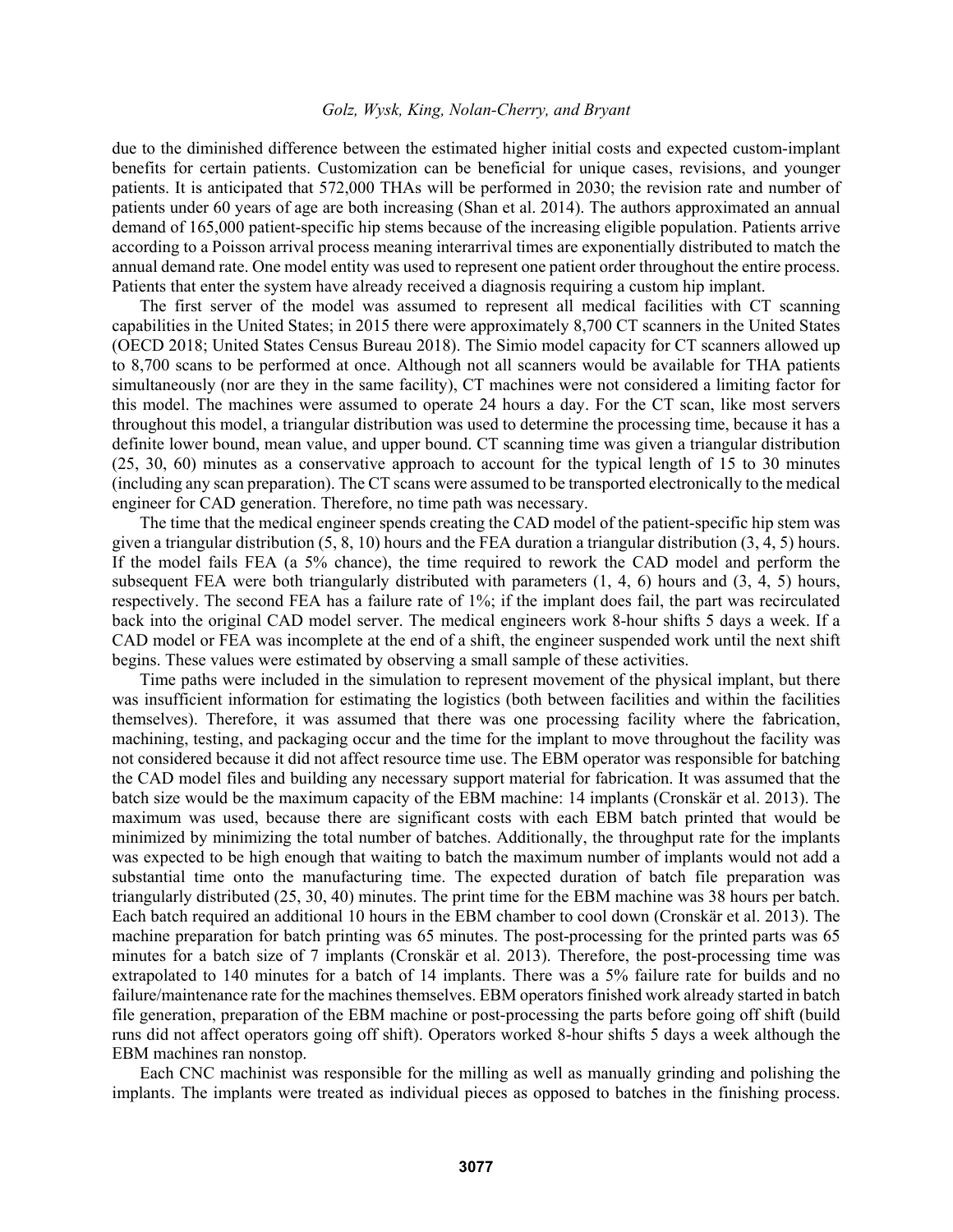Each implant required 3 to 5 minutes uniformly to mill and the time to grind/polish was triangularly distributed (80, 90, 120) minutes. There was a zero failure/maintenance rate for CNC machines. The machinists worked 8-hour shifts 5 days a week; machinists finished work already started for each task before going off shift.

The quality engineer performed the QA inspection, washing, and packaging of the implant. A QA pass was implied in this supply chain model because the pass rate was expected to be high enough that neglecting failure would have insignificant impact on the overall system. The QA inspection duration was triangularly distributed (8, 10, 15) minutes. The implants were batched again to be washed and sterilized because these steps would likely be done in groups. The batch size was assumed to be 14 implants to hold consistent with the batching above. Ultrasonic washing of the implant was triangularly distributed (25, 30, 35) minutes. The time required to autoclave the batch of implants in sterile bags was uniformly distributed between 5 and 10 minutes. Package time for each individual implant (unbatched) was triangularly distributed (40, 50, 60) minutes. The quality engineers also worked 8-hour shifts 5 days a week. For each individual task, engineers finished work already started before going off shift.

Each implant was assumed to be individually shipped from the facility to a singular hospital location; the singular location was intended to represent the average transportation across the United States. The majority of medical implants in the United States are shipped from Northeast Indiana. The average logistical load was modeled by the time to travel from this location to the population centroid of the United States (near Plato, Missouri), approximately 9.5 hours. The model did not use random generation for transportation times because this aspect of the model was not the focus of this research and, therefore, the authors did not want to complicate the results with widely varying transportation times. The model used a zero service time at the hospital server to represent no scheduling lapse between implant delivery and implantation surgery; although this was an unrealistic assumption, the hospital scheduling system was not pertinent to the focus of this research. The THA operation time was uniformly distributed between 1 and 2 hours. Similar to the CT scanning assumption above, the operations were assumed to be performed 24 hours a day, 7 days a week as it was not a constraining factor nor pertinent to this analysis.

#### **3.3 Model Evaluation**

To verify and validate the model, the input parameters were confirmed via the output values and "stress tests" were performed. For example, when certain resources were removed (e.g. Medical Engineers) no service occurred at those servers (CAD modeling, FEA) and the hip stems remained in the queue. The animation of the system in Simio allowed visual verification that the model ran smoothly from one server to the next. Each scenario had ten replicates to provide a sufficient random sampling of the model values and the scenarios were run at a 95% confidence interval. As parameters were estimated from existing research and data available, the authors conclude that the simulation model is valid. The determined control variable values represent the base case scenario for this research.

The model was evaluated on KPIs to determine system responses to control variable values. The KPIs consisted of average values for the system and were as follows:

- Production lead time the time in the system or time from when the patient left the source (patient diagnosis) until the patient and hip entered the sink (after surgery),
- Modeling time time required to create the CAD design file (including FEA and failures),
- Manufacturing time time necessary to fabricate, finish, test, and package custom implants,
- Throughput rate hourly rate custom hip stems move through the supply chain, and
- Resource utilization the proportion of worktime the resource is working.

Resource utilization was considered a KPI for the control variables (number of medical engineers, EBM operators, CNC machinists, and quality engineers) and for the number of EBM machines. In addition to the KPIs, three other output parameters were identified. First, the resource utilization of the CT scan and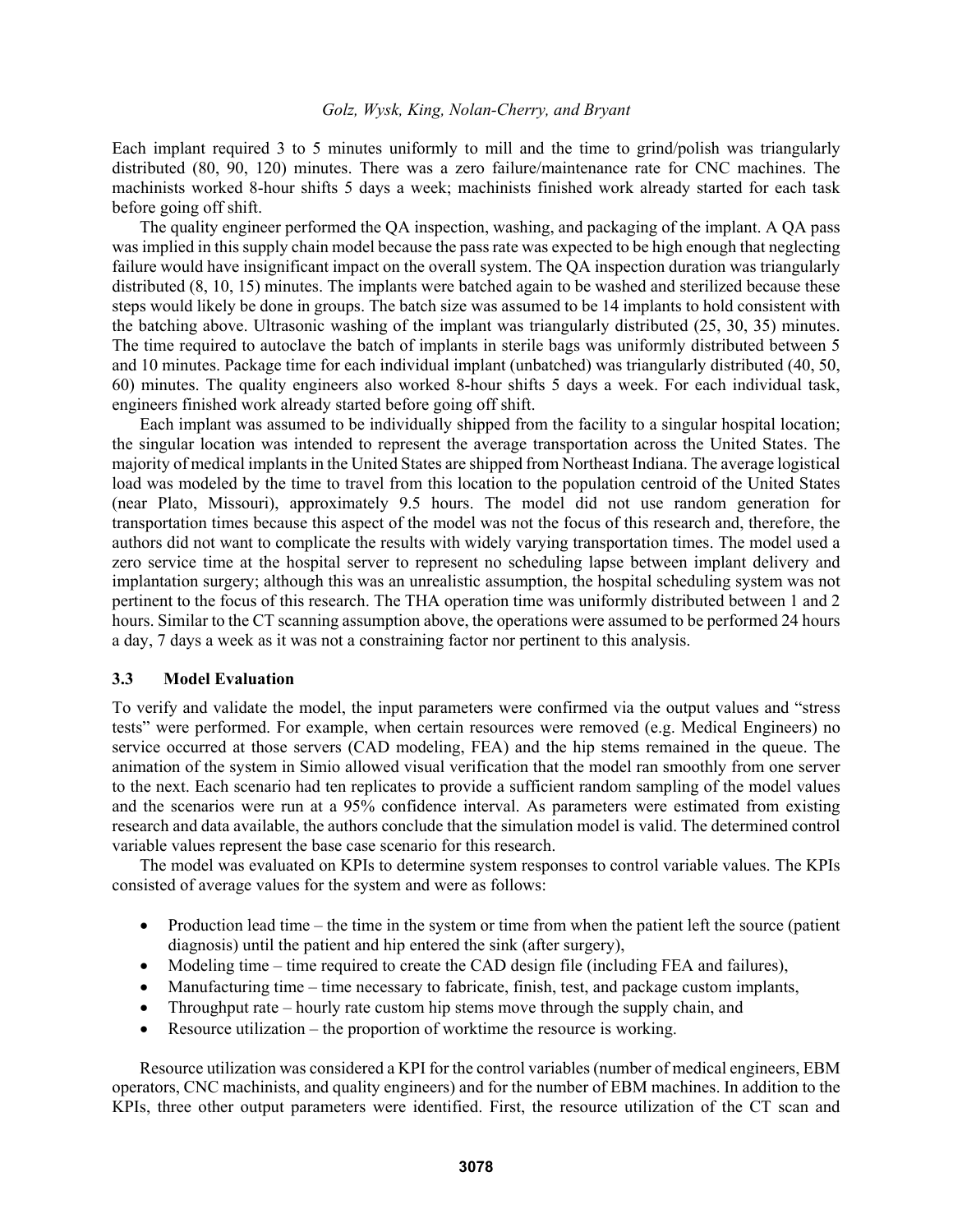surgery servers were examined to support assumptions made in the simulation implementation. The amount of powder used was also calculated. It was assumed that approximately 0.499 kilograms of Ti6Al4V powder were necessary to build one hip stem (Cronskär et al. 2013) and the EBM machine was 85% efficient with regards to powder use; industry is expected to increase efficiency from the research group's study. This calculation disregarded ordering quantity of powder and recycling of excess powder.

Initially, the simulation system was empty; therefore, the system was given time to reach a steady state before the evaluation of KPIs. The system achieving steady state also demonstrates validation such that the number of parts entering the system was equivalent to the number of parts leaving the system. Steady state was determined by monitoring output values (e.g., average number of entities in the system, average time of entities in the system) until constant values were achieved.

From the base case scenario control variable values, a viable experimental range for each control was determined. For one control variable at a time, a reduced and an increased value were each simulated to cause significant delay and allowance, respectively, on the overall system. There were 10 replicates of each scenario. The comparison was evaluated using a two sample *t*-test between the base case scenario and the high/low control variable scenario to determine a statistically significant difference in corresponding KPI values. An alpha value of 0.05 with a one-tailed *p*-value was used to determine significance. The goal of this model evaluation was to determine the sensitivity and general indications of the supply chain's KPIs to particular resources to drive future work.

## **4 RESULTS AND DISCUSSION**

### **4.1 Base Case Scenario**

Initial control variable values were used from previous research by Shouche (2016). The preliminary results were analyzed, specifically the resource utilization, to establish variable values of the base case. Resources with very high utilization rates were increased to reduce the production lead time. Resources with low utilization rates were decreased, because a significant portion of that resource was not being used. Resource levels were changed one variable at a time and the simulation was run for an extended period of time and the output variables were monitored to ensure that the system reached steady state. Additionally, resource levels with high values were allowed for higher utilization rates. From the above systematic analysis of preliminary results from simulation trials, the model used 1,200 medical engineers, 35 EBM operators (105 EBM machines), 400 CNC machinists, and 125 quality engineers. The simulation required 30 simulated weeks to reach steady state. After 30 weeks simulation time, 94,886 custom hip stems were implanted into patients, completing the supply chain flow. Extrapolating to a full year, 165,034 custom hip stems would be implanted using approximately 60,000 kilograms of Ti6Al4V powder. The KPIs and other output variables are summarized in Table 1.

| <b>KPIs</b>                         | Value                     | <b>Additional Output Variables</b> | Value       |  |
|-------------------------------------|---------------------------|------------------------------------|-------------|--|
| <b>Production Lead Time</b>         | $170.5$ hrs               | Average Number in System           | 3277.7      |  |
| Manufacturing Time                  | 99.6 hrs                  | Ti6Al4V Powder Used                | 59,861.0 kg |  |
| Modeling Time                       | 58.6 hrs                  | Maximum CT servers used            | 31.4        |  |
| Throughput Rate                     | $18.8 \,\mathrm{hr}^{-1}$ | CT server utilization              | $14.4\%$    |  |
| Medical Engineer utilization        | 83.6%                     | Maximum surgery servers used       | 237.0       |  |
| <b>EBM</b> Operator utilization     | 51.1%                     | Surgery utilization                | 28.3%       |  |
| <b>EBM</b> Machine utilization      | 66.1%                     |                                    |             |  |
| <b>CNC</b> Machinist utilization    | 65.9%                     |                                    |             |  |
| <b>Quality Engineer utilization</b> | 31.8%                     |                                    |             |  |

Table 1: KPIs and additional output variables for the base case control variable values.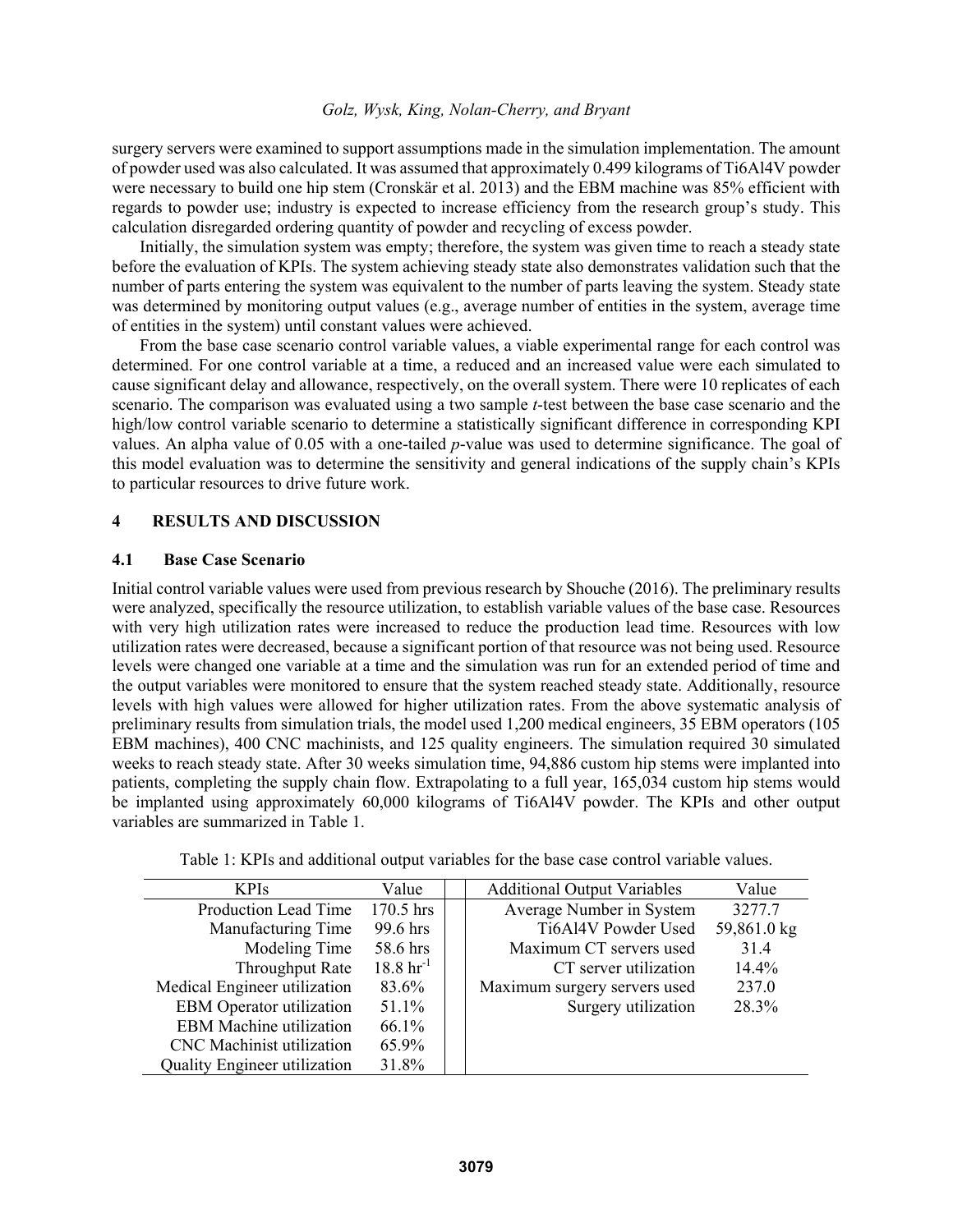The availability and capacity assumptions for the CT scan and surgery servers were confirmed by the simulation. The amount of time and resources required to complete each was trivial: neither server was a bottleneck as demonstrated by a low average maximum units utilized (31.4 for CT scanners and 237 for physicians in surgery) within the system. The number of CT machines and capacity for surgery can widely vary without changing the system's output significantly. Additionally, the throughput rate of the overall system was nearly 19 implants per hour indicating that batching 14 implants for EBM printing and sterilization would add less than an hour on average to the production lead time per task.

The total number of medical engineers in the system was high; additionally, the medical engineer utilization was also very high. Due to the service time of this server (an average time of 58.6 hours), the capacity must be very large in order to avoid a large backlog. The EBM machines had a higher utilization rate than the EBM operators which could indicate that the number of EBM machines drive the requirement for that resource rather than the operator labor. The quality engineers had a low utilization rate, as shown in Table 1, but small decreases in the resource level led to significant changes in the utilization rate.

The throughput rate for patient-specific hip stems was 18.8 implants per hour. The average total time the patients/hip stem implants were in the system was 170.5 hours (approximately one week). The processing time for the base case scenario of a custom hip stem prosthesis is expected to be sufficient for scheduling of elective THA surgeries.

### **4.2 Sensitivity Analysis**

From the base case scenario, viable ranges were determined for each control variable to stress and relieve the system. The low and high values were [800, 1,600] for medical engineers, [20, 50] for EBM operators, [200, 600] for CNC machinists, and [75, 175] for quality engineers. A two sample *t*-test between the base case scenario and the high/low scenario were calculated and the statistical significance of the populations were determined. An alpha value of 0.05 and the one-tailed *p*-value was used. Table 2 displays those scenarios that had a statistically significant difference from the base case scenario with an 'X'. Those populations in which the null hypothesis could not be rejected are shown with a '-'. The purpose of this analysis was to provide general indications of control variable effects on the KPIs to support future work.

|                                     | Medical                  |     | <b>EBM</b>       |     | <b>CNC</b> |     | Quality   |     |
|-------------------------------------|--------------------------|-----|------------------|-----|------------|-----|-----------|-----|
|                                     | Engineers                |     | <b>Operators</b> |     | Machinists |     | Engineers |     |
| <b>KPI</b>                          | High                     | Low | High             | Low | High       | Low | High      | Low |
| Production Lead Time                | $\overline{\phantom{0}}$ | X   | X                | X   | -          | X   | Х         | X   |
| Manufacturing Time                  | X                        | Х   | X                | X   |            | X   |           | X   |
| Modeling Time                       | X                        | X   | -                |     |            |     |           |     |
| <b>Throughput Rate</b>              | $\blacksquare$           | X   | X                | X   |            |     |           | X   |
| Medical Engineer utilization        | X                        | X   |                  |     |            |     |           |     |
| <b>EBM</b> Operator utilization     | X                        | X   | X                | X   |            |     |           |     |
| <b>CNC</b> Machinist utilization    | X                        | X   | X                | X   | X          | X   |           |     |
| <b>Quality Engineer utilization</b> | $\overline{\phantom{0}}$ |     |                  |     |            |     |           |     |

Table 2: The table shows which cases of varied control variables had a statistically significant difference from the base case  $(X)$ . Those cases that were not significantly different are marked with a dash  $(-)$ .

 There are two major conclusions drawn from Table 2. First is that, intuitively, strain in the beginning of the supply chain causes rippling effects to the following servers. A low level of medical engineers caused a significant effect on all KPIs; each KPI was a measure of the supply chain that either included or followed the modeling stage. Similarly, a low level of EBM operators (and therefore EBM machines) had a significant effect on all following KPIs (the modeling time and utilization of medical engineers were measures of the supply chain prior to fabrication). For production lead time and the throughput rate, a high level of medical engineers did not have a significant effect. This could indicate that though it improved the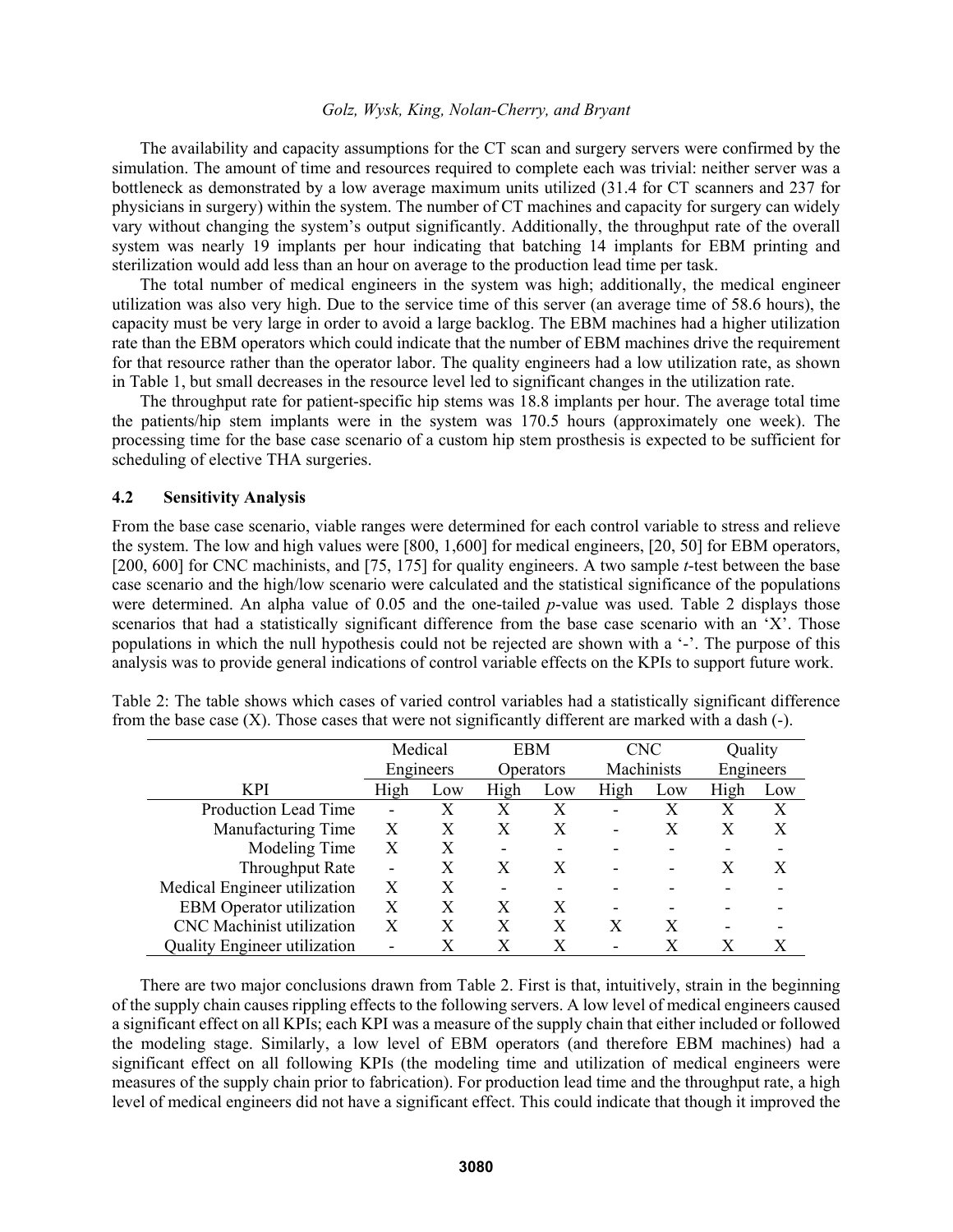modeling time, the supply chain had other limiting factors that caused equivalent total processing time and throughput rate to the base case. For example, the utilization of EBM operators was relatively high in the base case scenario and as there was a positive *t*-value associated with a high level of medical engineers, the number of EBM operators and machines could be a contributing factor to the lack of improvement.

 The second conclusion is that variables in this simulation were likely to have threshold values, above which increasing the control variable does not improve supply chain performance significantly. An alternative explanation for the lack of significant effect on particular KPIs by the increased level of medical engineers could be that the threshold value was surpassed. The significant difference between the high level of EBM operators and every KPI (including or following fabrication in the supply chain) could indicate that the threshold was not achieved for this control variable.

 Another observation is that particular variables could vary significantly relative to their base case value. For example, CNC machinists varied by 50% and though utilization had convincing effects, the throughput rate was unaffected. In contrast, the number of medical engineers was increased and decreased by a third of the base case value and this led to strong KPI effects, shown in Table 2.

### **5 SUMMARY AND FUTURE WORK**

The anticipated AM supply chain of custom hip stems was developed and simulated in this study. The custom hip stem is a good candidate for EBM fabrication because a significant portion of the prosthesis surface can be finished by the EBM machine; in other words, there is a significant portion of rough surface on implant for osseointegration that does not require machine finishing. This aspect makes hip stems a particularly good candidate for customization using EBM manufacturing. The supply chain begins when a patient is in need of a THA and is a good candidate for a custom implant. The patient must have a CT scan to begin the implant CAD modeling process. A medical engineer designs a CAD model of the implant and performs FEA to ensure the model will not fail. Then the CAD file is transferred to an EBM operator who batches several files into a build file and prints the file on an EBM machine. There is some post processing required by the EBM operator and the hip stems are individually dispatched to CNC machinists to be milled, grinded, and polished. A quality engineer does final quality assurance testing, sterilization, and packaging of the prosthesis for transportation. The package is individually transported to the hospital where it is held until the THA operation where the hip stem is implanted in the patient. Parameters were determined from previous studies and the supply chain was simulated in Simio.

 Using information from the base case scenario and the high/low analysis, the number of medical engineers is critical to the success of the supply chain. First, there is a relatively high number of medical engineers required for the supply chain to run without significant delay. Second, delays at the modeling step of the process related to significant effects on the rest of the supply chain. EBM machines seem to drive effects seen by the number of EBM operators; this is likely due to the lengthy processing time of the machine compared to the total processing time by the operators. The number of CNC machinists could vary significantly and though the resource utilization increased drastically, the throughput remained unaffected. The number of quality engineers only affected the end of the supply chain. Although each control variable was analyzed separately, it is likely that there are interactions among the variables that affect the KPIs.

This model is novel from previous studies, particularly supply chain research by Shouche (2016), because it provides a more detailed, robust analysis of the custom supply chain. A unique feature of this analysis is that every customer who enters the system, successfully leaves the system with a customized implant. Additionally, studies have been conducted that provide parameter estimation for specific steps of the supply chain instead of estimating general times. Broad processes were broken down into more detailed steps to better analyze resource use. Overall, this simulation focuses significantly more on the resource requirement and utilization of the supply chain. This study also found a production lead time for patientspecific hip stems. Further, the sensitivity analysis in this study observes the statistical significance of resource level variation on various KPIs which is a substantial advancement to the previous study. Though both studies agreed on the extreme sensitivity of medical engineers, this study found important differences with other resource levels, such as quality engineers, that were previously undiscovered.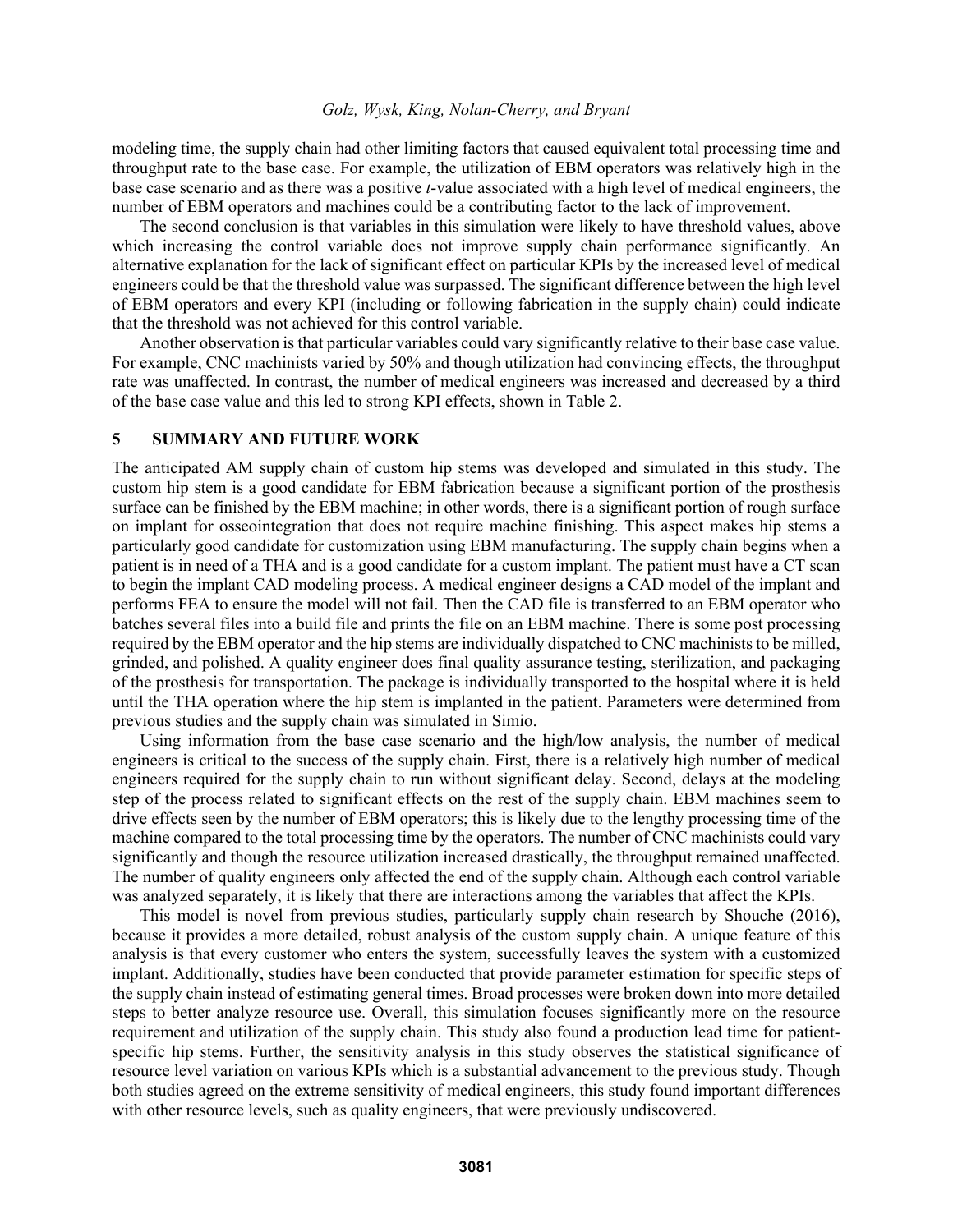With regard to this research, exploration of resource boundaries is necessary. Further, a regression analysis could better determine relationships between varying control variables and output variables/KPIs. The results demonstrated by Table 2 indicate that there are likely main effects and interactions among the control variables on the output variables. Determining these relationships may provide more insights into supply chain requirements.

 Future work would also consider the financials of the system. Significant market insights were foregone in this analysis because they depend largely on the economics of the supply chain. The feasibility of the system is partially dependent on the economic feasibility of patient-specific hip stems. The initial cost as well as the annual operating cost to the producer are a major factor on the capital investment decision to enter into AM custom implants. Additionally, the cost of the custom prosthesis influences the patient (and more likely insurance companies) on whether the implant is a viable option. The benefits for particular patients must outweigh the expected increased cost of the implant. In the financial analysis, a comparison to traditionally manufactured, made-to-stock implants would be beneficial as there is a significant inventory cost associated with made-to-stock implants that could be eliminated with customized prosthesis.

Another avenue of future work includes an analysis where stock-size parts and other types of implants are also additively manufactured. AM allows for flexibility in build files which could support both custom and stock implants, of multiple types, to be manufactured together. The supply chain would expand and the resource levels would change disproportionately (e.g., CAD modeling would not be necessary for standard implants, more machining may be required for other types of implants).

Overall, the development of the anticipated supply chain and implementation of the simulation provides an advancement on previous research and a sound starting point for future detailed analysis into the feasibility and application of AM patient-specific medical devices.

### **ACKNOWLEDGEMENTS**

The author gratefully acknowledges Dr. Robert Golz, MD for the invaluable information about general medical practices and orthopedics and Dr. Ola Harrysson for his wealth of knowledge on additive manufacturing and biomedical engineering.

### **REFERENCES**

- Arcam AB, 2018. EBM Inside: Additive Manufacturing for Orthopedic Implants . http://www.arcam.com/wp-content/uploads/EBM-Inside.pdf, accessed 27.02.2018.
- Arcam EBM, 2018. Arcam History. http://www.arcam.com/company/about-arcam/history/, accessed 27.02.2018.
- Cronskär, M., M. Bäckström, and L. Rännar. 2013. "Production of Customized Hip Stem Prostheses a Comparison Between Conventional Machining and Electron Beam Melting (EBM)". *Rapid Prototyping Journal* 19(5):365-372.
- Gibson, I., D. Rosen, and B. Stucker. 2015. *Additive Manufacturing Technologies: 3D Printing, Rapid Prototyping, and Direct Digital Manufacturing, 2nd ed*. New York, NY: Springer.
- Harrysson, O. L. A., Y. A. Hosni, and J. F. Nayfeh. 2007. "Custom-designed Orthopedic Implants Evaluated Using Finite Element Analysis of Patient-specific Computed Tomography Data: Femoral Component Case Study". *BMS Musculoskeletal Disorders* 2007 8:91.
- Harrysson, O. L. A., D. R. Cormier, D. J. Marcellin-Little, and K. R. Jajal. 2003. "Direct Fabrication of Metal Orthopedic Implants Using Electron Beam Melting Technology". In *Proceedings of Solid Freeform Fabrication Symposium*, August 4<sup>th</sup>-6<sup>th</sup>, Austin, Texas, 439-446.
- Haslauer, C. M., J. C. Springer, O. L. A. Harrysson, E. G. Loboa, N. A. Monteiro-Riviere, and D. J. Marcellin-Little. 2010. "In Vitro Biocompatibility of Titanium Alloy Discs Made Using Direct Metal Fabrication". *ScienceDirect: Medical Engineering & Physics* 32:645-652.